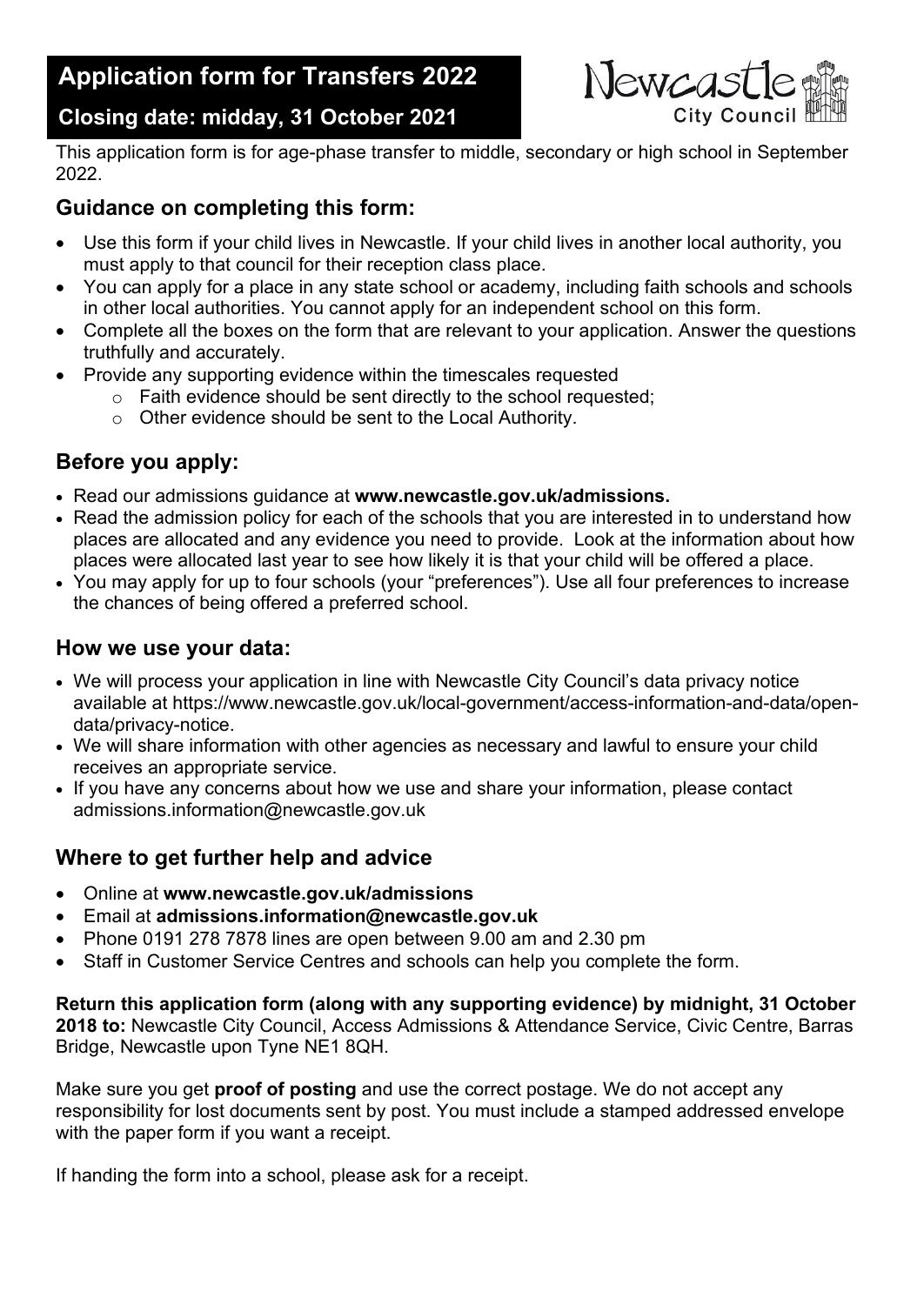| Please enter your child's details:                                                                                                                                                                                                                                                                      |  |
|---------------------------------------------------------------------------------------------------------------------------------------------------------------------------------------------------------------------------------------------------------------------------------------------------------|--|
|                                                                                                                                                                                                                                                                                                         |  |
| Date of birth ______/_____/_____(day/month/year) Gender<br>Boy $\Box$<br>Girl                                                                                                                                                                                                                           |  |
|                                                                                                                                                                                                                                                                                                         |  |
| Postcode                                                                                                                                                                                                                                                                                                |  |
|                                                                                                                                                                                                                                                                                                         |  |
| If you are moving, please provide your child's new address and date of move: $\frac{1}{\sqrt{2}}$<br>Postcode<br><u> 1980 - Johann Barn, mars ann an t-Amhain Aonaichte ann an t-Amhain Aonaichte ann an t-Amhain Aonaichte ann an</u>                                                                  |  |
| Is your child in Local Authority Care (looked after<br>$\mathsf{No} \,   \_{}$<br>$Yes$                                                                                                                                                                                                                 |  |
| If yes, which local authority looks after your child?___________________________                                                                                                                                                                                                                        |  |
| Was your child previously looked after and immediately afterwards adopted or made the subject of<br>a child arrangements order or special guardianship order, or was your child adopted outside<br>England?<br>$Yes \mid No \mid \mid$<br>(If yes, submit evidence of the order with your application.) |  |
|                                                                                                                                                                                                                                                                                                         |  |
| Please enter your details:                                                                                                                                                                                                                                                                              |  |
|                                                                                                                                                                                                                                                                                                         |  |
|                                                                                                                                                                                                                                                                                                         |  |
|                                                                                                                                                                                                                                                                                                         |  |
|                                                                                                                                                                                                                                                                                                         |  |
|                                                                                                                                                                                                                                                                                                         |  |
|                                                                                                                                                                                                                                                                                                         |  |
|                                                                                                                                                                                                                                                                                                         |  |
| What is your relationship to the child? (for example, mother) ___________________                                                                                                                                                                                                                       |  |
| Do you have parental responsibility for this child?<br>$Yes \nightharpoonup No \nightharpoonup$                                                                                                                                                                                                         |  |
| Applicants are expected to adhere to any Court rulings that determine which carer has the legal authority to<br>make an application.                                                                                                                                                                    |  |
| We will only discuss this application with the named applicant unless you provide the name of<br>another person you allow us to discuss it with. This may be the person who helped you complete<br>the form:                                                                                            |  |
|                                                                                                                                                                                                                                                                                                         |  |
|                                                                                                                                                                                                                                                                                                         |  |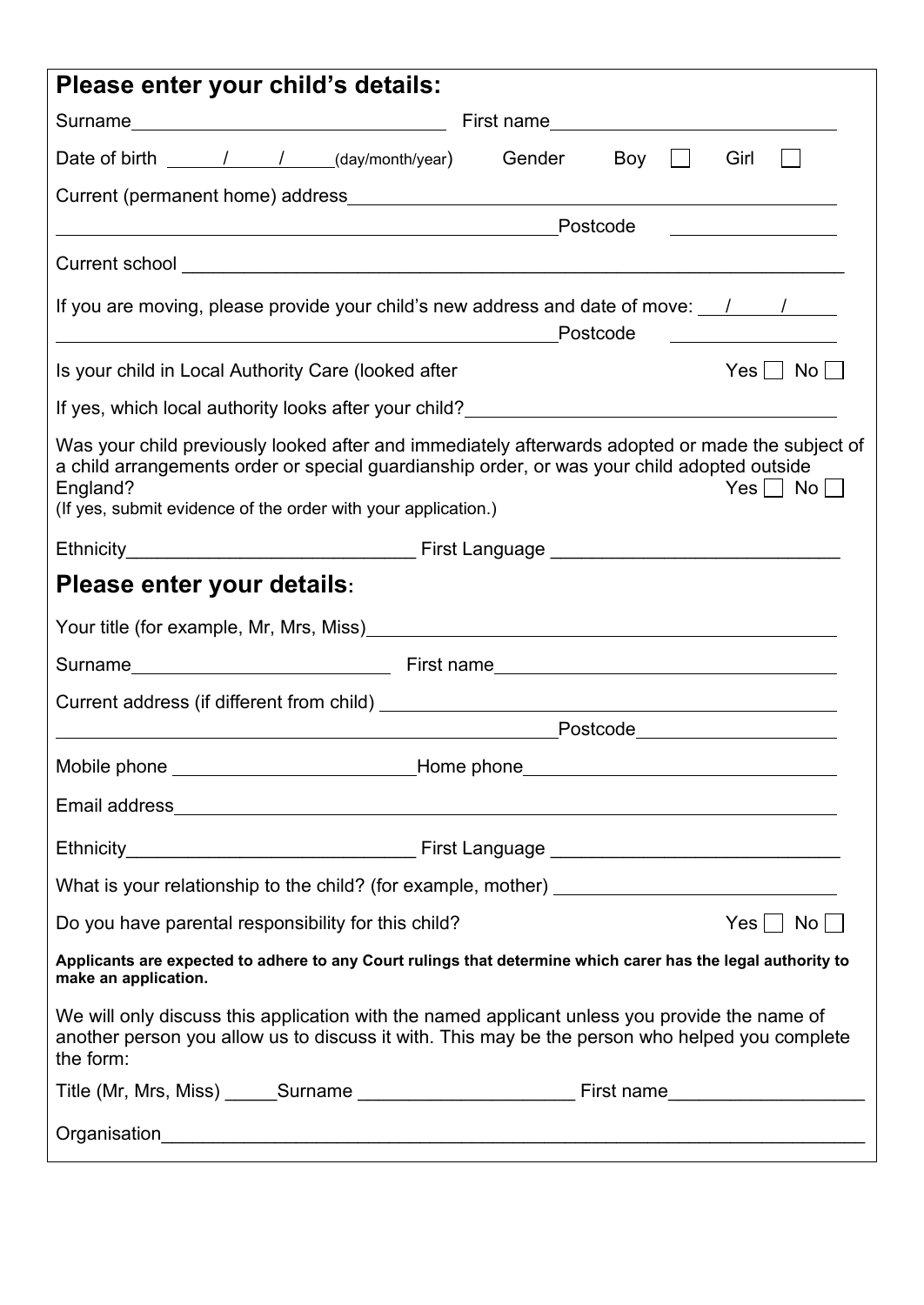## **School preferences**

- List your preferences in ranked order (1 to 4) with the school you most want named as Preference 1. If we can offer a place at more than one school, we will allocate the school you listed highest.
- Tick the boxes below to tell us the reasons why you have applied. **If you tick any boxes, you must submit supporting evidence before the deadline of 31 October for it to be considered.** The specific evidence required will be explained in the school admission policy.

| <b>School Preference 1:</b>                                                                                                                                                                                                                                                                                                                                                                       | <b>School Preference 2:</b>               |
|---------------------------------------------------------------------------------------------------------------------------------------------------------------------------------------------------------------------------------------------------------------------------------------------------------------------------------------------------------------------------------------------------|-------------------------------------------|
|                                                                                                                                                                                                                                                                                                                                                                                                   | <b>Reasons for applying:</b>              |
| <b>Reasons for applying:</b>                                                                                                                                                                                                                                                                                                                                                                      | (1) Medical                               |
| (1) Medical                                                                                                                                                                                                                                                                                                                                                                                       |                                           |
| (2) Faith (please indicate which):                                                                                                                                                                                                                                                                                                                                                                | (2) Faith (please indicate which):        |
| • Catholic                                                                                                                                                                                                                                                                                                                                                                                        | • Catholic                                |
| • Church of England                                                                                                                                                                                                                                                                                                                                                                               | • Church of England                       |
|                                                                                                                                                                                                                                                                                                                                                                                                   |                                           |
| (3) Parent employed at school                                                                                                                                                                                                                                                                                                                                                                     | (3) Parent employed at school             |
| Parent's name                                                                                                                                                                                                                                                                                                                                                                                     | Parent's name                             |
| (4) Brother or sister (sibling) link                                                                                                                                                                                                                                                                                                                                                              | (4) Brother or sister (sibling) link      |
| Sibling's date of birth* $\frac{1}{1-\frac{1}{1-\frac{1}{1-\frac{1}{1-\frac{1}{1-\frac{1}{1-\frac{1}{1-\frac{1}{1-\frac{1}{1-\frac{1}{1-\frac{1}{1-\frac{1}{1-\frac{1}{1-\frac{1}{1-\frac{1}{1-\frac{1}{1-\frac{1}{1-\frac{1}{1-\frac{1}{1-\frac{1}{1-\frac{1}{1-\frac{1}{1-\frac{1}{1-\frac{1}{1-\frac{1}{1-\frac{1}{1-\frac{1}{1-\frac{1}{1-\frac{1}{1-\frac{1}{1-\frac{1}{1-\frac{1}{1-\frac{$ | Sibling's date of birth* ___/___/         |
| Sibling's surname _______________________                                                                                                                                                                                                                                                                                                                                                         | Sibling's surname _______________________ |
|                                                                                                                                                                                                                                                                                                                                                                                                   |                                           |
| (5) Other reason                                                                                                                                                                                                                                                                                                                                                                                  | (5) Other reason                          |
| *pick sibling closest in age                                                                                                                                                                                                                                                                                                                                                                      | *pick sibling closest in age              |
|                                                                                                                                                                                                                                                                                                                                                                                                   |                                           |
| <b>School Preference 3:</b>                                                                                                                                                                                                                                                                                                                                                                       | <b>School Preference 4:</b>               |
| <b>Reasons for applying:</b>                                                                                                                                                                                                                                                                                                                                                                      | <b>Reasons for applying:</b>              |
| (1) Medical                                                                                                                                                                                                                                                                                                                                                                                       | (1) Medical                               |
| (2) Faith (please indicate which):                                                                                                                                                                                                                                                                                                                                                                | (2) Faith (please indicate which):        |
| • Catholic                                                                                                                                                                                                                                                                                                                                                                                        | • Catholic                                |
|                                                                                                                                                                                                                                                                                                                                                                                                   |                                           |
| • Church of England                                                                                                                                                                                                                                                                                                                                                                               | • Church of England                       |
|                                                                                                                                                                                                                                                                                                                                                                                                   | $\bullet$ Other $\bullet$ Other $\bullet$ |
| (3) Parent employed at school                                                                                                                                                                                                                                                                                                                                                                     | (3) Parent employed at school             |
| Parent's name                                                                                                                                                                                                                                                                                                                                                                                     | Parent's name                             |
| (4) Brother or sister (sibling) link                                                                                                                                                                                                                                                                                                                                                              | (4) Brother or sister (sibling) link      |
| Sibling's date of birth* 1/1                                                                                                                                                                                                                                                                                                                                                                      | Sibling's date of birth* 11               |
| Sibling's surname ____________________                                                                                                                                                                                                                                                                                                                                                            | Sibling's surname                         |
| (5) Other reason                                                                                                                                                                                                                                                                                                                                                                                  | (5) Other reason                          |